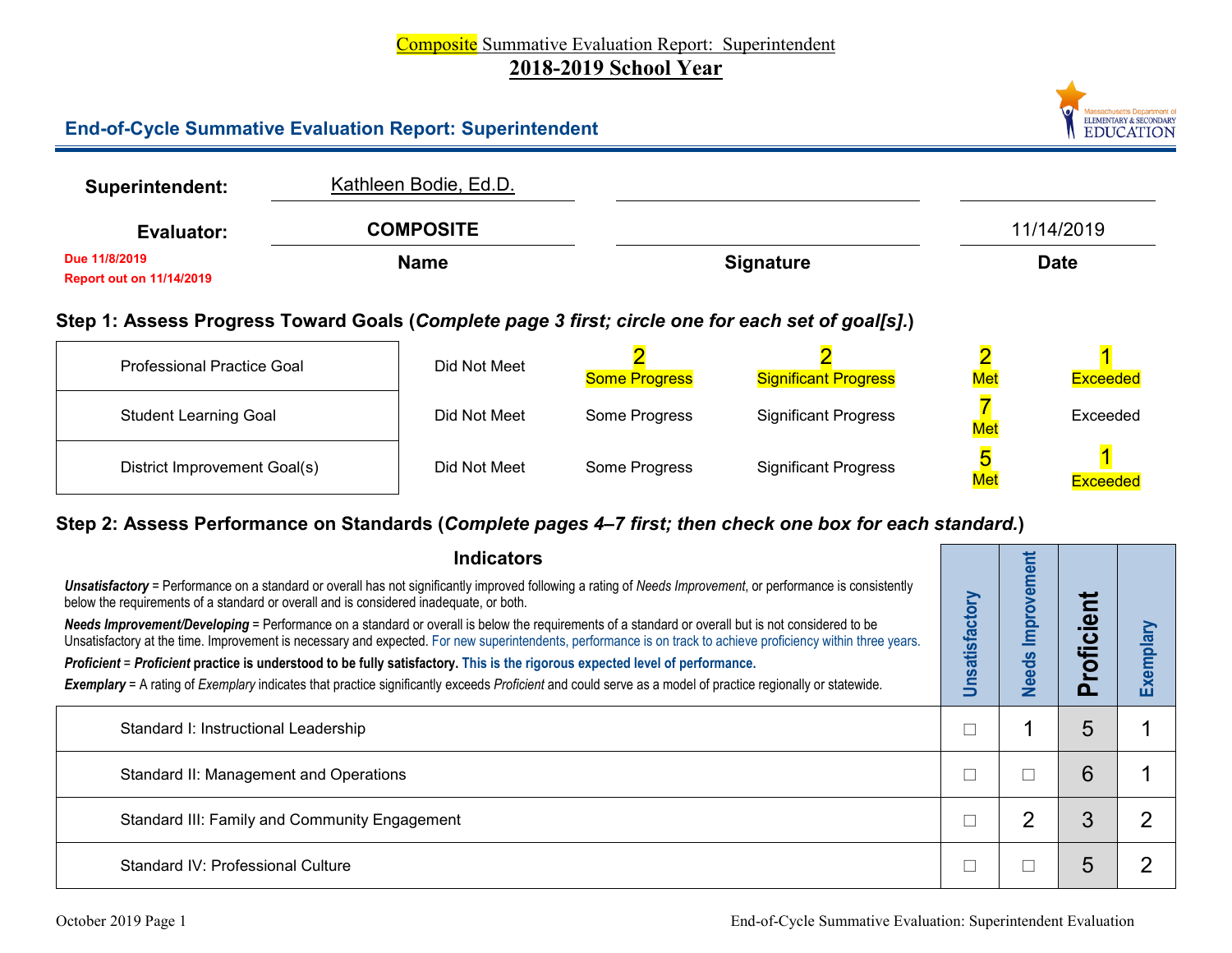# **End-of-Cycle Summative Evaluation Report: Superintendent**



#### **Step 3: Rate Overall Summative Performance (***Based on Step 1 and Step 2 ratings; circle one.***)**

| <b>Unsatisfactory</b>                                                                    | <b>Needs Improvement</b> | <b>Proficient</b> |     | <b>Exemplary</b> |             |  |  |  |
|------------------------------------------------------------------------------------------|--------------------------|-------------------|-----|------------------|-------------|--|--|--|
| The composite overall summative performance rating for the Superintendent is Proficient. |                          |                   |     |                  |             |  |  |  |
| Step 4: Rate Impact on Student Learning: (Check only one.)                               |                          |                   | Low | <b>Moderate</b>  | <b>High</b> |  |  |  |

#### **Step 5: Add Evaluator Comments:**

Comments and analysis are recommended for any rating but are required for an overall summative rating of *Exemplary*, *Needs Improvement* or *Unsatisfactory* or Impact on Student Learning rating of *high* or *low*.

**Comments: See comments attached as Exhibit I.**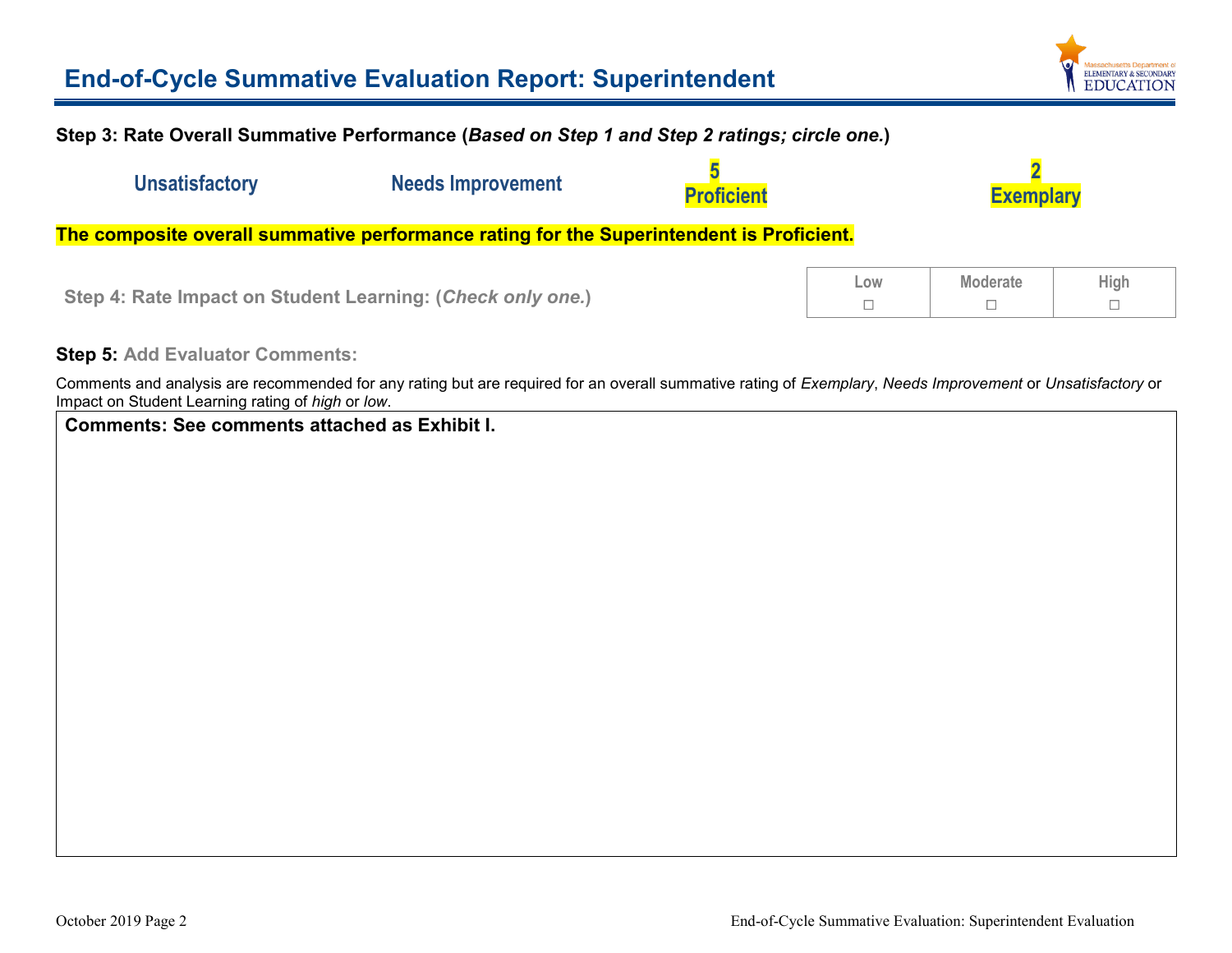

Goals should be SMART and include at least one goal for each category: professional practice, student learning, and district improvement. *Check one box for each goal.* r.

| Goal(s)                      | <b>Description</b>                                                                                                                                                                                                                                                                                                                                                                                                                                                       | <b>Not Meet</b><br>Did | <b>Progress</b><br>Some | Significant<br><b>Progress</b> | Met            | <b>Exceeded</b> |
|------------------------------|--------------------------------------------------------------------------------------------------------------------------------------------------------------------------------------------------------------------------------------------------------------------------------------------------------------------------------------------------------------------------------------------------------------------------------------------------------------------------|------------------------|-------------------------|--------------------------------|----------------|-----------------|
| <b>Professional Practice</b> | In order to effectively supervise and support principals, as well as support high<br>expectations for teaching and learning, and consistency and common focus on<br>instruction, I will visit each school a minimum of three times between September 2018<br>and June 2019, which will include a meeting with the principal and classroom visits.                                                                                                                        |                        |                         |                                |                |                 |
|                              | <b>Key Actions:</b><br>1. Schedule school visits in my calendar with sufficient time to meet with<br>the principal and visit classrooms and/or observe meetings.<br>2. Keep a log of visits with general notes on the focus of conversations<br>and file any artifacts, if any, from each visit.<br><b>Benchmarks:</b><br>1. Calendar will show schedule and time of each visit.<br>2. School visit log will provide general notes on the focus of each school<br>visit. | П                      | $\overline{2}$          | $\overline{2}$                 | $\overline{2}$ |                 |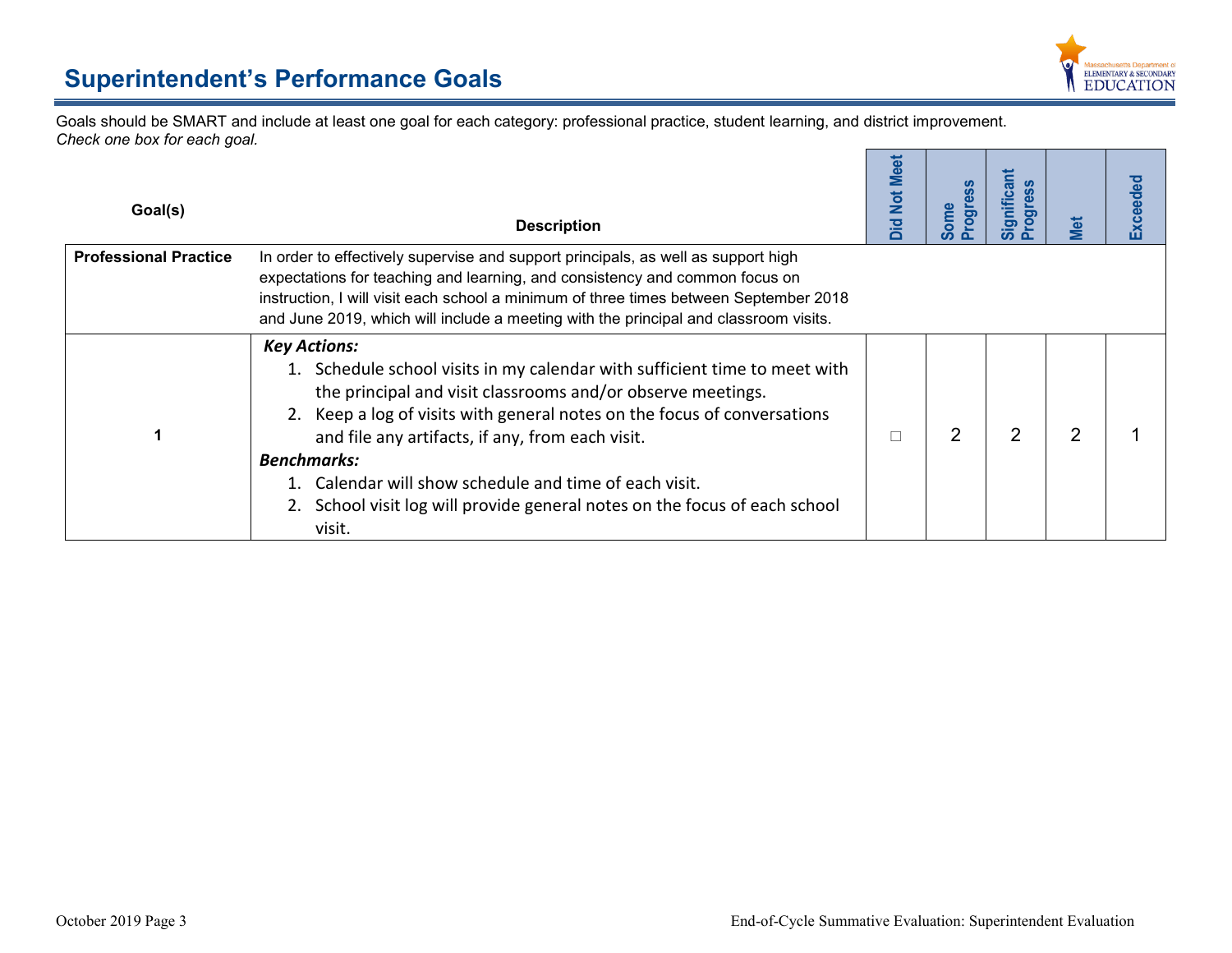| Goal(s)                     | <b>Description</b>                                                                                                                                                                                                                                                                                                                                                                                                                                                                                                                                                                                                                                                                                                                                                                                                                                                                                                                                                                 | <b>Did Not Meet</b> | Progress<br><b>Some</b> | Significant<br>Progress | Met | <b>Exceeded</b> |
|-----------------------------|------------------------------------------------------------------------------------------------------------------------------------------------------------------------------------------------------------------------------------------------------------------------------------------------------------------------------------------------------------------------------------------------------------------------------------------------------------------------------------------------------------------------------------------------------------------------------------------------------------------------------------------------------------------------------------------------------------------------------------------------------------------------------------------------------------------------------------------------------------------------------------------------------------------------------------------------------------------------------------|---------------------|-------------------------|-------------------------|-----|-----------------|
| <b>Student Learning</b>     | Ensure the development and implementation of a Preschool-12 approach to social and<br>emotional (SEL) with an emphasis on culturally responsive teaching.                                                                                                                                                                                                                                                                                                                                                                                                                                                                                                                                                                                                                                                                                                                                                                                                                          |                     |                         |                         |     |                 |
| $\mathbf 2$                 | <b>Key Actions 2018-19:</b><br>1. Establish a district diversity team to be a resource and planning group to focus<br>on cultural competency district and school goals<br>Establish Safe and Supportive School teams at the district and school level<br>Identify SEL resources and where already embedded in the curriculum.<br>3 <sub>1</sub><br>4. Provide at least eight hours of cultural competency professional learning for all<br>teachers.<br>Provide SEL learning opportunities for teachers and administrators.<br><b>Evidence of Success:</b><br>1. Membership list and meeting dates for the district diversity planning team<br>along with key actions<br>2. Membership, meeting dates and key actions of the Safe and Supportive<br>School teams<br>3. Map of SEL resources and curriculum<br>4. Summary of cultural competency professional learning programs offered in the<br>district.<br>5. Summary of SEL learning programs for teachers and administrators. | $\Box$              | $\Box$                  | П                       | 6   | Ш               |
| <b>District Improvement</b> | Resources, Infrastructure and Educational Environment                                                                                                                                                                                                                                                                                                                                                                                                                                                                                                                                                                                                                                                                                                                                                                                                                                                                                                                              |                     |                         |                         |     |                 |
|                             | The School Committee only adopted Professional Practice and Student Learning goals<br>for the Superintendent for 2018-2019. However, District Goal 3 covers resources,<br>infrastructure and educational environment.                                                                                                                                                                                                                                                                                                                                                                                                                                                                                                                                                                                                                                                                                                                                                              | $\Box$              | $\Box$                  | $\Box$                  | 4   |                 |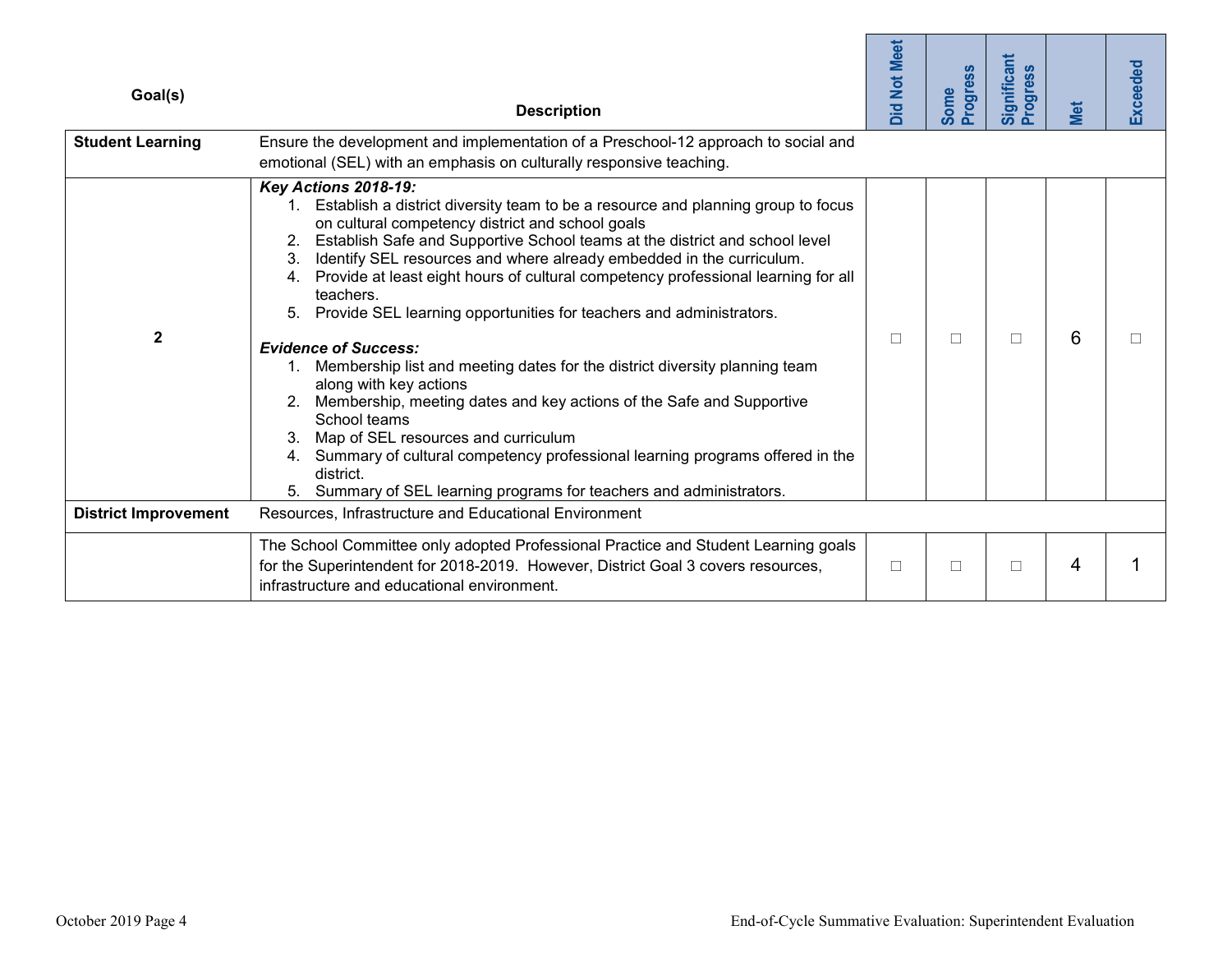# **Superintendent's Performance Rating for Standard I: Instructional Leadership**



|                                                                        | Check one box for each indicator and circle the overall standard rating.                                                                                                                                                                                                                                                 |  | Unsatisfactory | mprovement<br><b>Needs</b> | Proficient | Exemplary      |
|------------------------------------------------------------------------|--------------------------------------------------------------------------------------------------------------------------------------------------------------------------------------------------------------------------------------------------------------------------------------------------------------------------|--|----------------|----------------------------|------------|----------------|
|                                                                        | I-A. Curriculum: Ensures that all instructional staff design effective and rigorous standards-based units of instruction consisting of<br>well-structured lessons with measureable outcomes.                                                                                                                             |  |                | П                          | 5          | $\overline{2}$ |
| I-B.                                                                   | Instruction: Ensures that practices in all settings reflect high expectations regarding content and quality of effort and work,<br>engage all students, and are personalized to accommodate diverse learning styles, needs, interests, and levels of readiness.                                                          |  |                |                            | 5          | П              |
|                                                                        | I-C. Assessment: Ensures that all principals and administrators facilitate practices that propel personnel to use a variety of formal and<br>informal methods and assessments to measure student learning, growth, and understanding and make necessary adjustments to<br>their practice when students are not learning. |  |                | $\Box$                     | 4          | $\overline{2}$ |
| I-D.                                                                   | Evaluation: Ensures effective and timely supervision and evaluation of all staff in alignment with state regulations and contract<br>provisions.                                                                                                                                                                         |  |                |                            | 4          |                |
| I-E.                                                                   | Data-Informed Decision Making: Uses multiple sources of evidence related to student learning-including state, district, and<br>school assessment results and growth data—to inform school and district goals and improve organizational performance,<br>educator effectiveness, and student learning.                    |  |                | 1                          | 4          | $\overline{2}$ |
|                                                                        | <b>Overall Rating for Standard I</b><br>(Circle one.)                                                                                                                                                                                                                                                                    |  |                |                            |            |                |
| <b>Unsatisfactory</b><br><b>Proficient</b><br><b>Needs Improvement</b> |                                                                                                                                                                                                                                                                                                                          |  |                | <b>Exemplary</b>           |            |                |
|                                                                        | Comments and analysis (recommended for any overall rating; required for overall rating of Exemplary, Needs Improvement or Unsatisfactory):<br><b>Bill Hayner</b>                                                                                                                                                         |  |                |                            |            |                |

I am not able to sufficiently evaluate item 1-C because the evidence presented was a schedule of meetings with principals as a group and there was no evidence presented that any of the programs or discussions were reflected on a one to one basis that would have been evident in a general description between the superintendent and the individual principal (Visit Log)

I am not able to sufficiently evaluate item 1-D because there was no objective evidence beyond the statistical data presented by the DESE regarding evaluations of staff.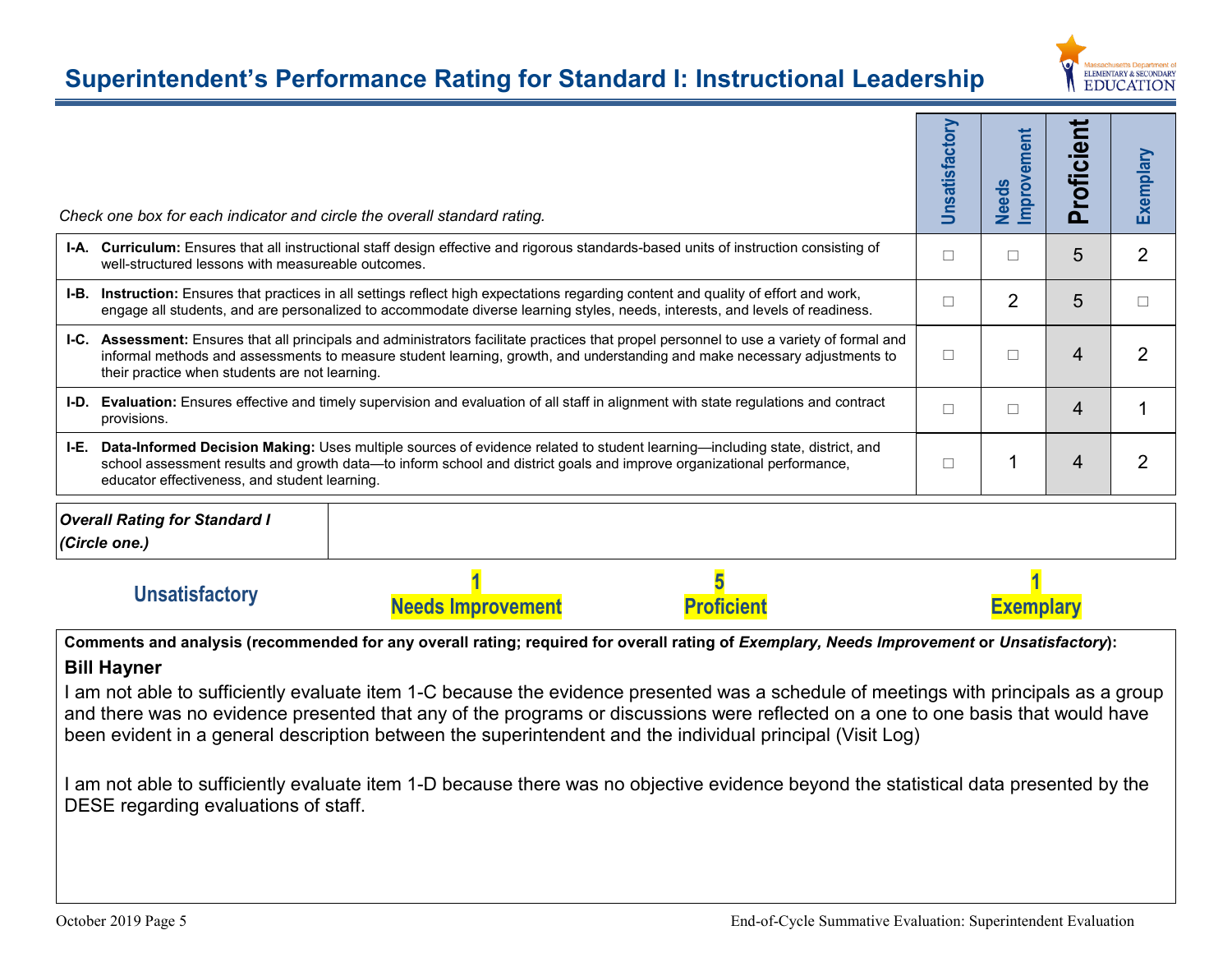### **Len Kardon**

The Superintendent and her team do a great job overall in Instructional Leadership. While we have made progress in data-informed decision making and are poised to make more with the addition of the databank, there remains room for improvement. I remain concerned with the lack of attention focused on implementation of the strategies recommended by the LABBB inclusion report. Relatedly, little if any progress has been made in closing the academic achievement gap.

# **Paul Schlichtman**

Evidence, including the presentations to the school committee, reflect a district that is focused on excellence. However, the superintendent should focus on improving the quality of the presentations, as they should reflect the high quality of instruction in our classrooms.

# **Jeff Thielman**

The Superintendent provided evidence of improvements in curriculum, instruction, assessment, evaluation and data-informed decision making throughout the district. My understanding is that to earn an exemplary rating in any category, the Superintendent must be able to model each element of any indicator. Admittedly, this is a subjective conclusion since I have not interviewed faculty or staff to determine which elements Dr. Bodie can model. But, based on my knowledge of her expertise in curriculum and instruction, I believe she can model elements of nearly every indicator here.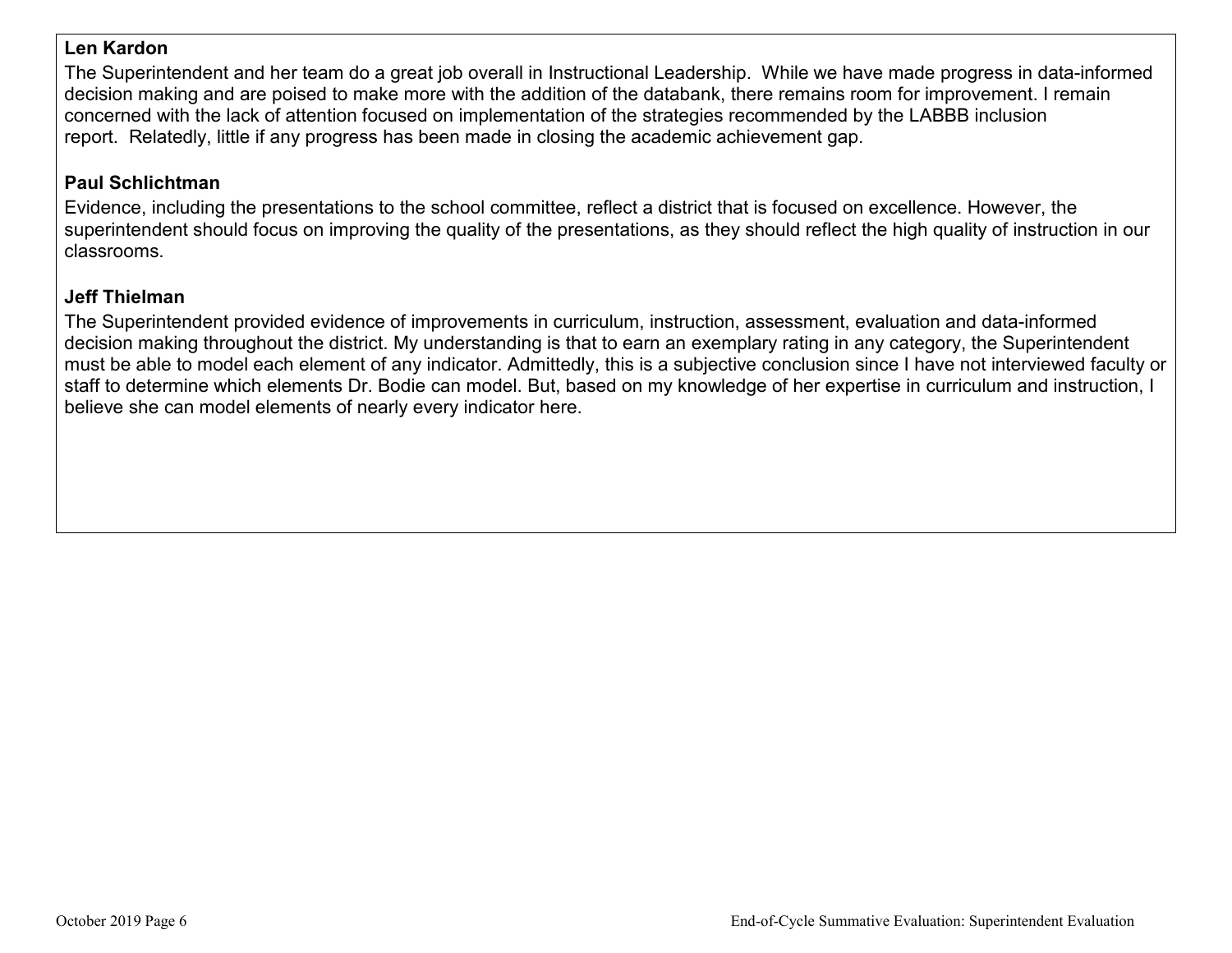

# **Superintendent's Performance Rating for Standard II: Management and Operations**

| Check one box for each indicator and circle the overall standard rating.                                                                                                                                                                                                                                                                                                                                                                                                                                                   | Unsatisfactory | <b>Improvement</b><br><b>Needs</b> | Proficient | Exemplary   |  |  |  |
|----------------------------------------------------------------------------------------------------------------------------------------------------------------------------------------------------------------------------------------------------------------------------------------------------------------------------------------------------------------------------------------------------------------------------------------------------------------------------------------------------------------------------|----------------|------------------------------------|------------|-------------|--|--|--|
| II-A. Environment: Develops and executes effective plans, procedures, routines, and operational systems to address a full range of<br>safety, health, emotional, and social needs.                                                                                                                                                                                                                                                                                                                                         | П              | $\Box$                             | 6          | $\mathbf 1$ |  |  |  |
| II-B. Human Resources Management and Development: Implements a cohesive approach to recruiting, hiring, induction,<br>development, and career growth that promotes high-quality and effective practice.                                                                                                                                                                                                                                                                                                                    | П              | $\Box$                             | 3          | 4           |  |  |  |
| II-C. Scheduling and Management Information Systems: Uses systems to ensure optimal use of data and time for teaching,<br>learning, and collaboration, minimizing disruptions and distractions for school-level staff.                                                                                                                                                                                                                                                                                                     | П              | $\Box$                             | 6          | 1           |  |  |  |
| II-D. Law, Ethics, and Policies: Understands and complies with state and federal laws and mandates, school committee policies,<br>collective bargaining agreements, and ethical guidelines.                                                                                                                                                                                                                                                                                                                                | П              | $\Box$                             | 6          | $\Box$      |  |  |  |
| II-E. Fiscal Systems: Develops a budget that supports the district's vision, mission, and goals; allocates and manages expenditures<br>consistent with district- and school-level goals and available resources.                                                                                                                                                                                                                                                                                                           | $\Box$         | $\Box$                             | 6          | 1           |  |  |  |
| <b>Overall Rating for Standard II</b><br>(Circle one.)                                                                                                                                                                                                                                                                                                                                                                                                                                                                     |                |                                    |            |             |  |  |  |
| <b>Unsatisfactory</b><br><b>Needs Improvement</b><br><b>Proficien</b>                                                                                                                                                                                                                                                                                                                                                                                                                                                      |                | <b>Exemplary</b>                   |            |             |  |  |  |
| Comments and analysis (recommended for any overall rating; required for overall rating of Exemplary, Needs Improvement or Unsatisfactory):                                                                                                                                                                                                                                                                                                                                                                                 |                |                                    |            |             |  |  |  |
| <b>Bill Hayner</b><br>Item II-B The superintendent and the Human Resource Director are to be commended in their new hires and continued effort to hire<br>qualified minorities.<br>Item II-D I do not feel that there was any evidence presented to evaluate.<br>Item II-E - The superintendent and the CFO are to be commended on the budget and process. It is my individual issue that we, the<br>committee and the superintendent, do not advocate for the best Educational Budget rather than the best fiscal budget. |                |                                    |            |             |  |  |  |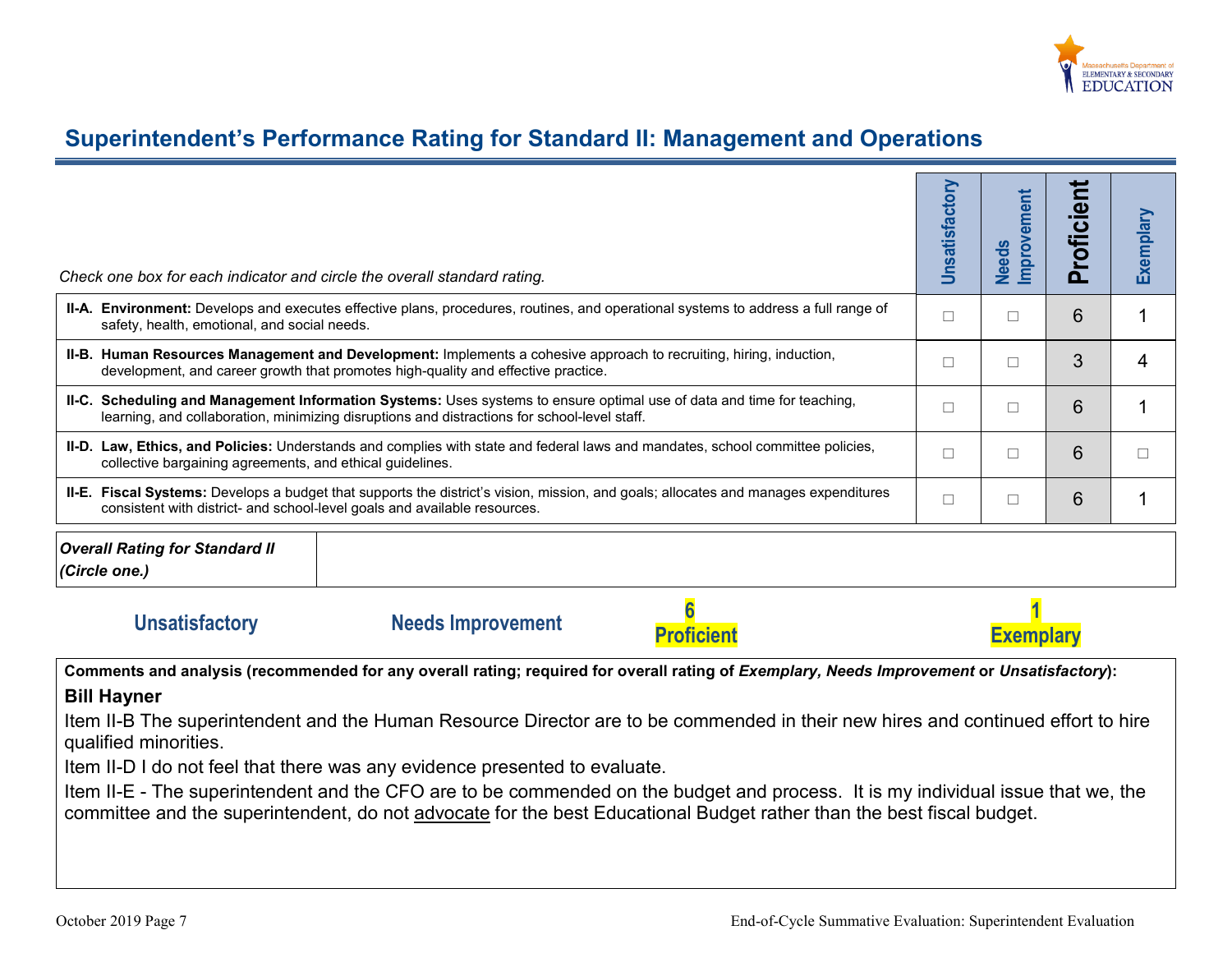### **Len Kardon**

I am pleased that we were able to complete the five year budget plan. There continues to be a need for additional long range planning and a focus on implementing multi-year objectives.

# **Paul Schlichtman**

This is a well-run district, and the community's support for the debt exclusion and operating override is a reflection of the management of the district. Special mention to the work of Michael Mason; as our new Chief Financial Officer he has shown a command of the district's finances and the ability to make credible presentations to the committee and community.

### **Jeff Thielman**

I think our district runs efficiently and effectively, with fewer resources than many other competing districts. The Superintendent is very experienced, and I'm sure her superintendent colleagues around the state contact her and her staff for advice about human resources, scheduling, policies and fiscal systems. I think the district is proficient in this area and may be exemplary in some of these indicators.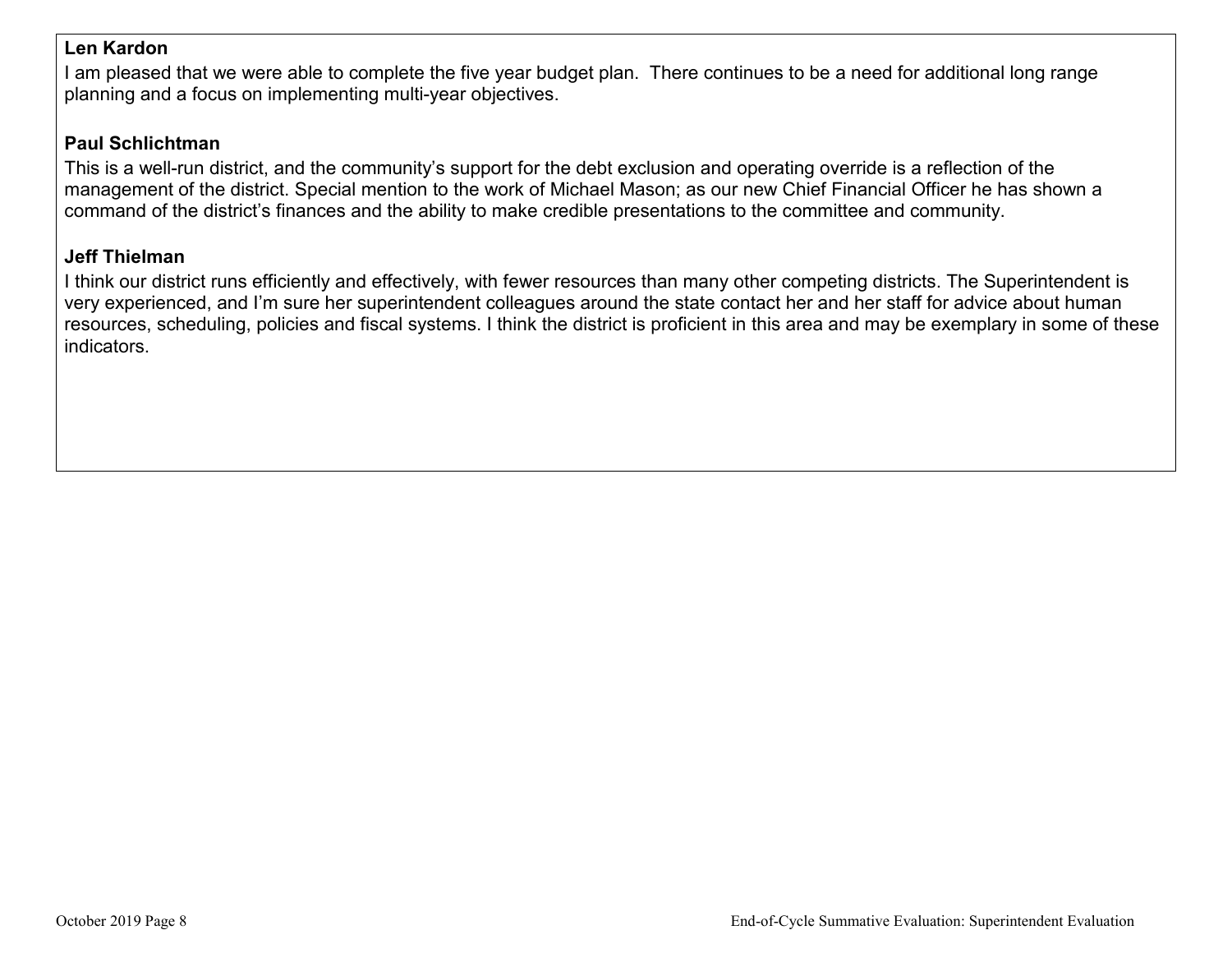

# **Superintendent's Performance Rating for Standard III: Family and Community Engagement**

| Check one box for each indicator and circle the overall standard rating. |                                                                                                                                    | Unsatisfactory | ement<br>Improve<br><b>Needs</b> | മ<br>ofici<br>ൎ | Exemplary     |
|--------------------------------------------------------------------------|------------------------------------------------------------------------------------------------------------------------------------|----------------|----------------------------------|-----------------|---------------|
| to the effectiveness of the classroom, school, district, and community.  | III-A. Engagement: Actively ensures that all families are welcome members of the classroom and school community and can contribute | $\Box$         |                                  | 5               |               |
| development at home, school, and in the community.                       | III-B. Sharing Responsibility: Continuously collaborates with families and community stakeholders to support student learning and  |                |                                  | 6               |               |
| about student learning and performance.                                  | III-C. Communication: Engages in regular, two-way, culturally proficient communication with families and community stakeholders    | Г              | 2                                | 3               | $\mathcal{P}$ |
|                                                                          | <b>III-D. Family Concerns:</b> Addresses family and community concerns in an equitable, effective, and efficient manner.           | ⊏              |                                  | 4               | 2             |
| <b>Overall Rating for Standard III</b><br>(Circle one.)                  |                                                                                                                                    |                |                                  |                 |               |
| <b>Unsatisfactory</b>                                                    | <b>Proficien</b><br><b>Needs Improvement</b>                                                                                       |                | <b>Exemplar</b>                  |                 |               |

Comments and analysis (recommended for any overall rating; required for overall rating of *Exemplary, Needs Improvement* or *Unsatisfactory*):

# **Bill Hayner**

The superintendent has provided an abundance of evidence regarding engagement and communication with families and deserves a rating of exemplary. I am sorry to say that I have to rely on anecdotal evidence in the other area. That being said, I still feel an overall rating of exemplary is still appropriate.

# **Len Kardon**

While the Superintendent helped with several community forums regarding the AHS building project and other matters, some parents still report frustration with the timeliness, clarity, and relevance of communication from the District and the Superintendent in particular. Across the district, administrators need to think more strategically about what information is needed by parents and how it can be communicated clearly to them, and the Superintendent needs to lead this both by example and by providing more attention to this in her meetings with her administrative team. While the Superintendent frequently engages with stakeholders, lack of clarity about the process for stakeholder engagement and the results of such engagement had led to some frustration with the stakeholder engagement process.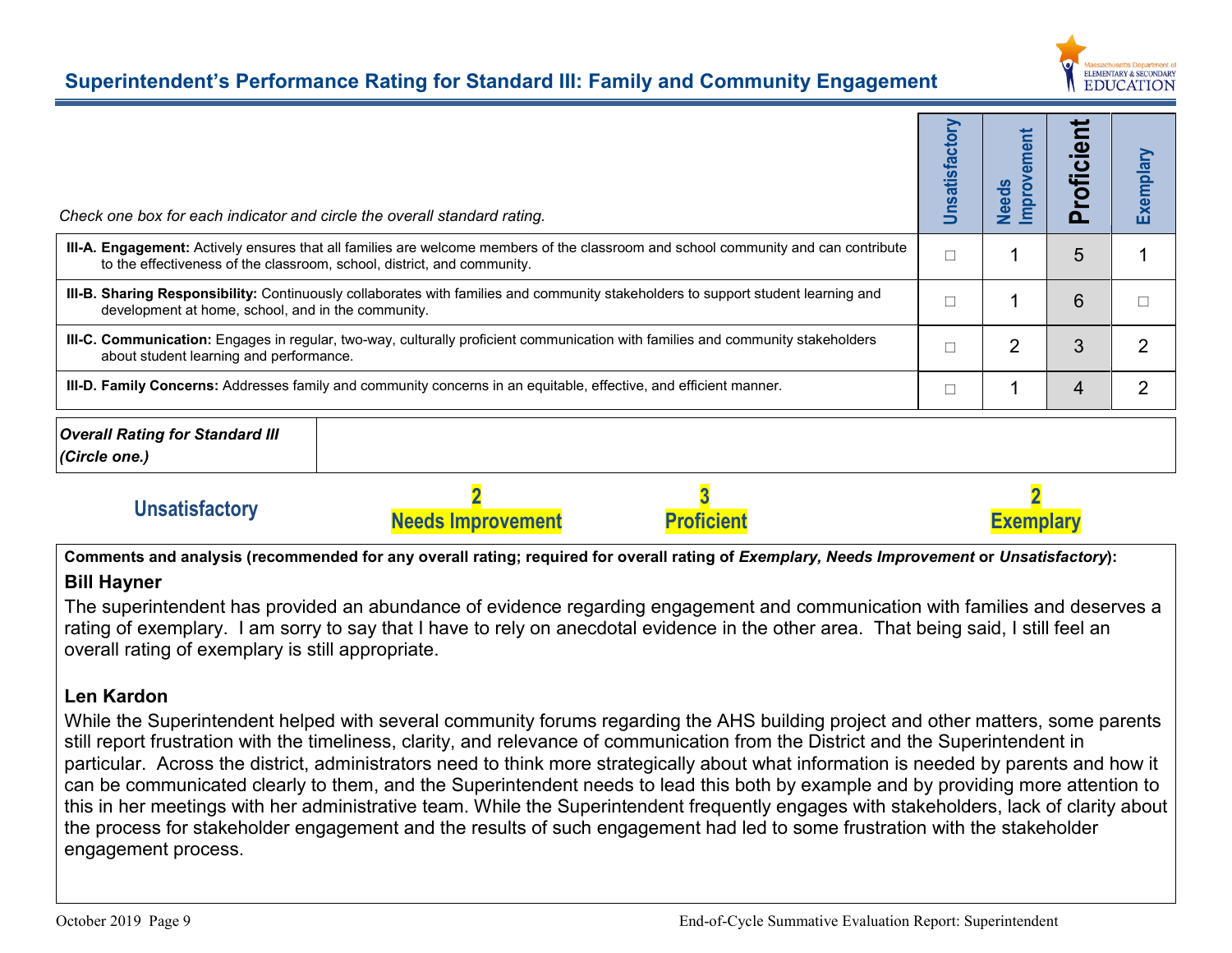# **Jane Morgan**

Given the evidence that the Superintendent selected for this standard, she has demonstrated proficiency in this area. However, communication from the top all of the way down through the schools continues to be a major stumbling block for the Arlington Public Schools and in an ever-more-connected world will continue to cause unnecessary frustration for community stakeholders and parents in the future unless it is addressed by the Superintendent through her leadership team. An area where I think the Superintendent, specifically, could improve communication significantly is around the elementary facilities. Parent concerns around equity, capacity and planning could be significantly alleviated with a clear facilities communication plan from the Superintendent's office.

# **Jeff Thielman**

The combination of the regular newsletter, her attendance at nearly every public activity in town, her participation in multiple public forums about budgets and buildings, and her record of handling requests from parents and community members in an equitable way for 11 years warrants an exemplary rating.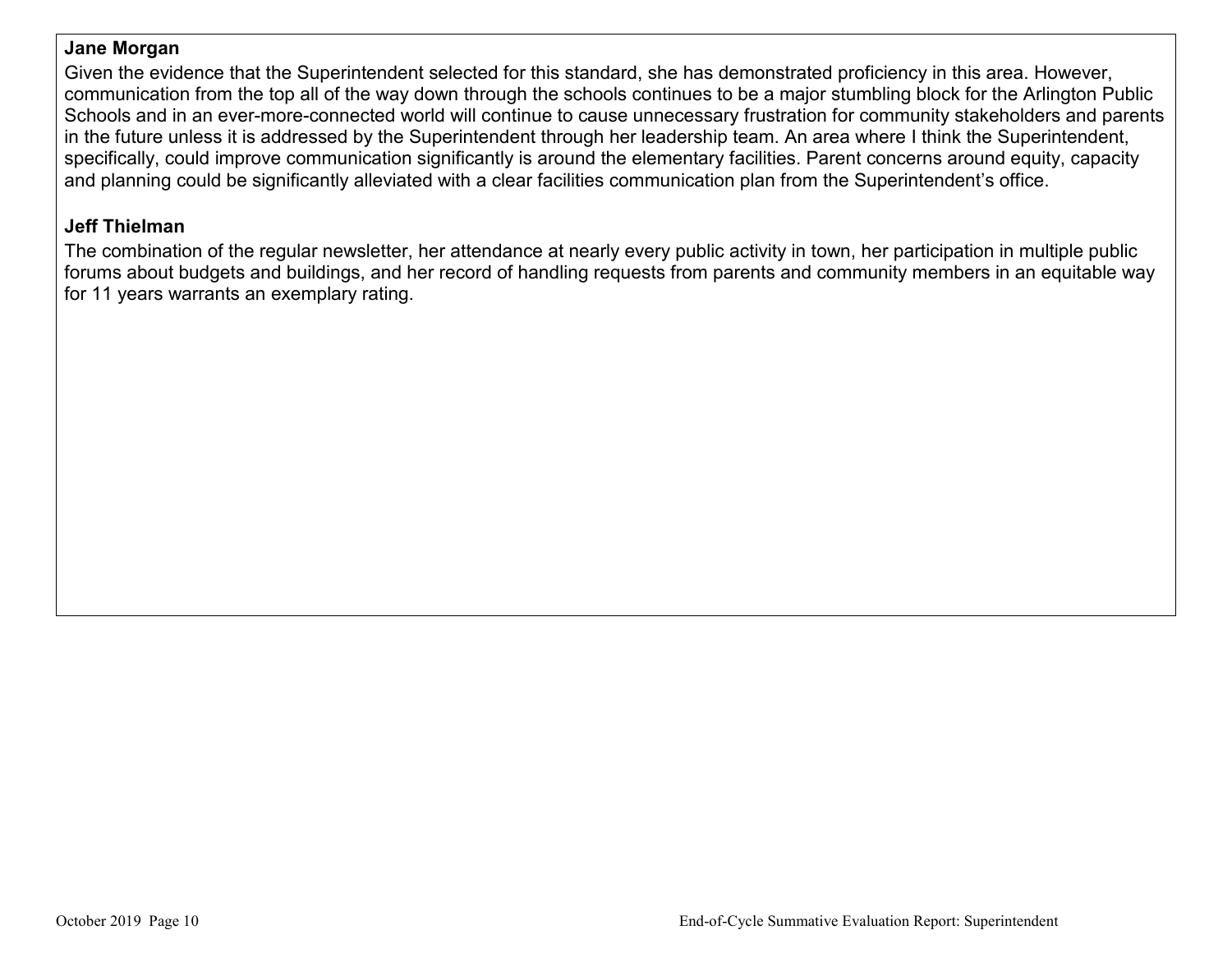

# **Superintendent's Performance Rating for Standard IV: Professional Culture**

| Check one box for each indicator and circle the overall standard rating.                                                                                                                                                                                                                                              | Unsatisfactory | Improvement<br><b>Needs</b> | roficien<br>മ  | Exemplary |  |
|-----------------------------------------------------------------------------------------------------------------------------------------------------------------------------------------------------------------------------------------------------------------------------------------------------------------------|----------------|-----------------------------|----------------|-----------|--|
| IV-A. Commitment to High Standards: Fosters a shared commitment to high standards of service, teaching, and learning with high<br>expectations for achievement for all.                                                                                                                                               |                | П                           | $\overline{2}$ | 5         |  |
| IV-B. Cultural Proficiency: Ensures that policies and practices enable staff members and students to interact effectively in a culturally<br>diverse environment in which students' backgrounds, identities, strengths, and challenges are respected.                                                                 |                | П                           | 5              | 2         |  |
| IV-C. Communication: Demonstrates strong interpersonal, written, and verbal communication skills.                                                                                                                                                                                                                     |                | $\overline{2}$              | 4              |           |  |
| <b>IV-D. Continuous Learning:</b> Develops and nurtures a culture in which staff members are reflective about their practice and use student<br>data, current research, best practices, and theory to continuously adapt practice and achieve improved results. Models these<br>behaviors in his or her own practice. |                | П                           | 5              | 2         |  |
| IV-E. Shared Vision: Successfully and continuously engages all stakeholders in the creation of a shared educational vision in which<br>every student is prepared to succeed in postsecondary education and become a responsible citizen and global contributor.                                                       |                | $\overline{2}$              | 3              | 2         |  |
| <b>IV-F. Managing Conflict:</b> Employs strategies for responding to disagreement and dissent, constructively resolving conflict and building<br>consensus throughout a district or school community.                                                                                                                 |                | П                           | $\overline{7}$ |           |  |
| <b>Overall Rating for Standard IV</b><br>(Circle one.)                                                                                                                                                                                                                                                                |                |                             |                |           |  |

# **Unsatisfactory Needs Improvement**





Comments and analysis (recommended for any overall rating; required for overall rating of *Exemplary*, Needs Improvement or Unsatisfactory):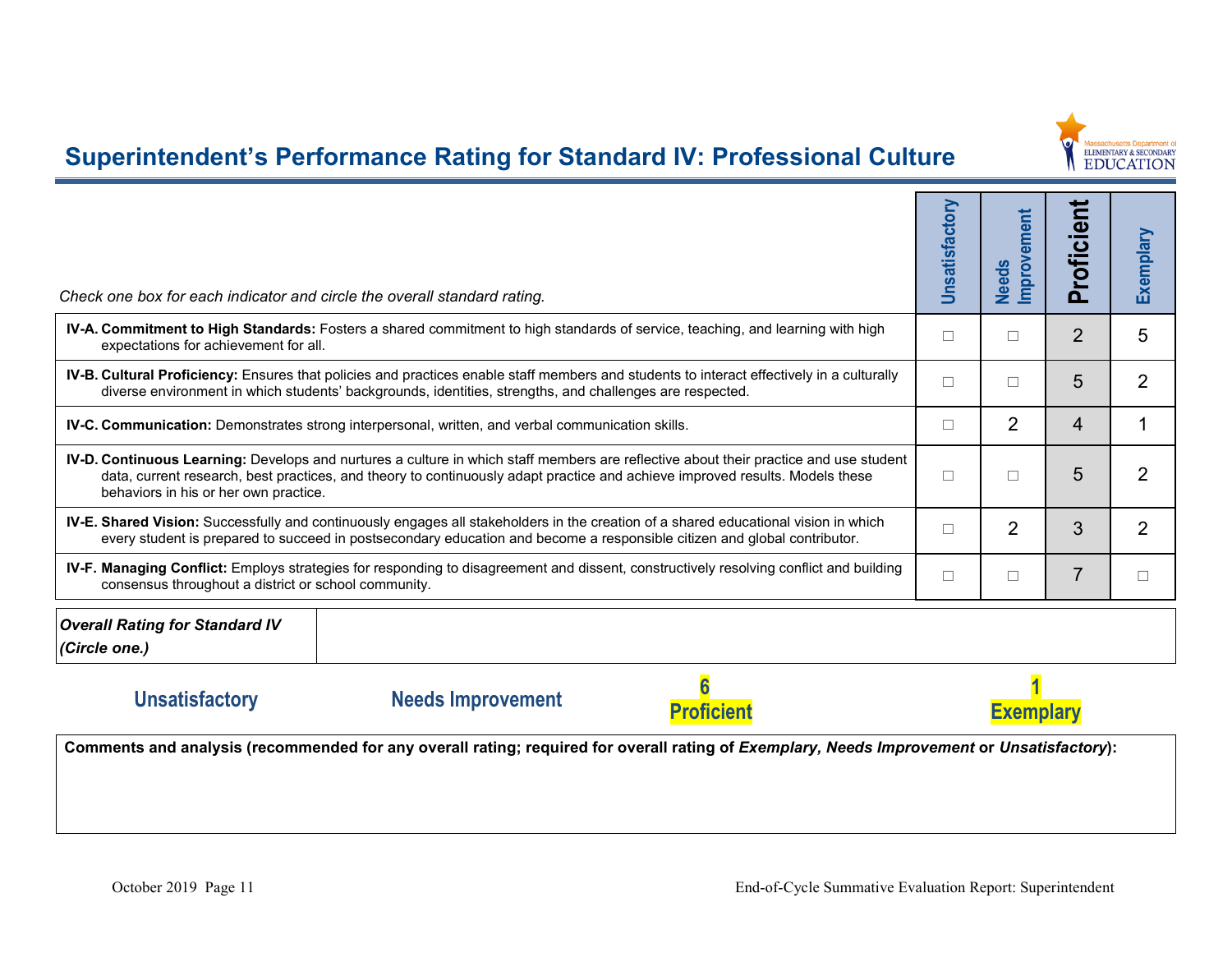### **Bill Hayner**

Items IV-B through IV-F can only be evaluated on the evidence presented by the superintendent because the law prohibits any direct and professional interaction of school committee members with staff at any level. This being said and relying on the evidence presented I believe the superintendent has earned the rating proficient.

# **Len Kardon**

The Superintendent fosters a highly professional culture focused on maintaining the district as a highly performing one. Her vision though is not always clearly articulated and is often obscured by day to day or short term management issues.

### **Jane Morgan**

This is an area of strength for the Superintendent and she should be commended for her strong relationships with staff and faculty.

#### **Jeff Thielman**

I observe a healthy and collegial spirit within the school district. Credit for this positive professional culture lies with the Superintendent. There has been a notable emphasis on cultural competence over the past several years, led by the Superintendent and Assistant Superintendent. I applaud them for this work.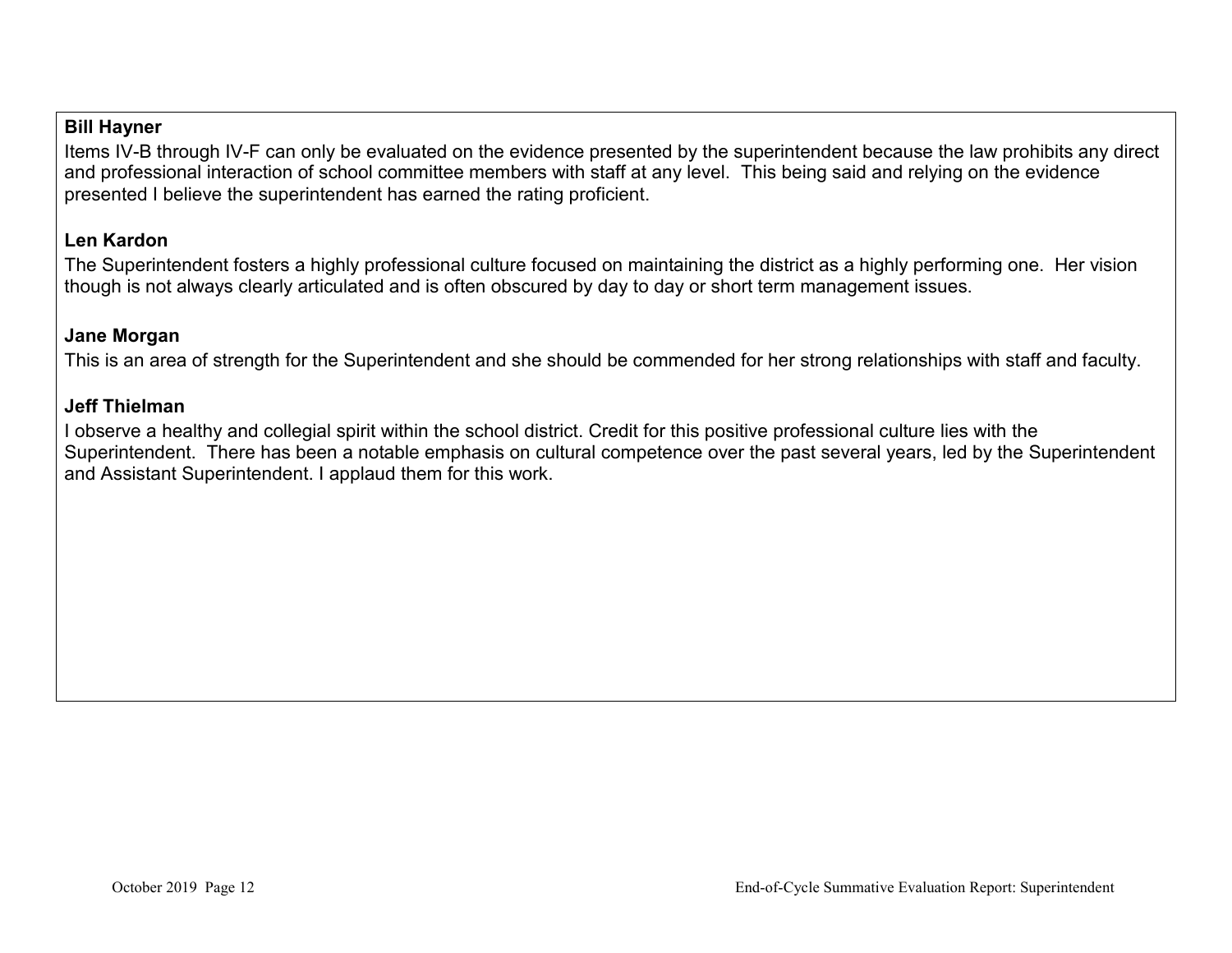# Exhibit 1 – Summary Comments by each School Committee Member

### **Kirsi Allison-Ampe**

I again commend the Superintendent on another year full of accomplishments. I greatly appreciated working with her during my time as Chair, and from that perspective she continues to impress me as one of the hardest working people in the district. I commend her on the successful first year of the Gibbs, on the continued forward movement for the new AHS, on the continued work on cultural competency, and on a successful initial contract negotiation with our new Paraprofessional Union. These accomplishments are indicative of the excellent school system that Arlington enjoys, and she has helped make them possible.

I also commend the Superintendent for her work on the following items. My brevity here is because it is difficult for me to write right now because of an injury, but I feel these are all impressive:

- The AHS project, including the successful debt exclusion. The resulting new school will make a significant difference to every student and Dr Bodie has worked hard to keep the school both educationally progressive and fiscally conservative.
- The APS multi-year plan, which is a first attempt at outlining the system's true needs.
- Improving afterschool opportunities (though there remains work to be done).

Additionally, because these evaluations are an appropriate time to take stock of all that is being done, I would like to offer some areas that could use improvement:

- Student achievement I continue to be concerned that the achievement and growth of our high needs students, including our Special Education students and students of lower economic status, is not increasing as we would wish.
- Multi-year plan as the schools multi-year plan was developed I felt that Dr Bodie's desire to keep costs down at times interfered with the true outlining of APS needs. While it is commendable to minimize costs, if we avoid acknowledging or communicating true needs, we will also be unable to fund them.
- Staff training and family communication regarding worrisome incidents the incident at Stratton last year revealed a need for additional clarity regarding training and communications that I am not sure has been fully met.
- Evaluating student enrollment trends, including buffer zones I feel that this has not been the priority it needs to be given the current growth of our population. I would hope that it is given more attention in the year to come.
- Higher level analysis of new initiatives I again request seeing more higher level analysis of new programs or positions. Beforehand, I would like to see what metrics will be assessed, and the timing and methodology. Afterwards I would like to see the results, as well as an assessment of whether the program achieved the desired goals.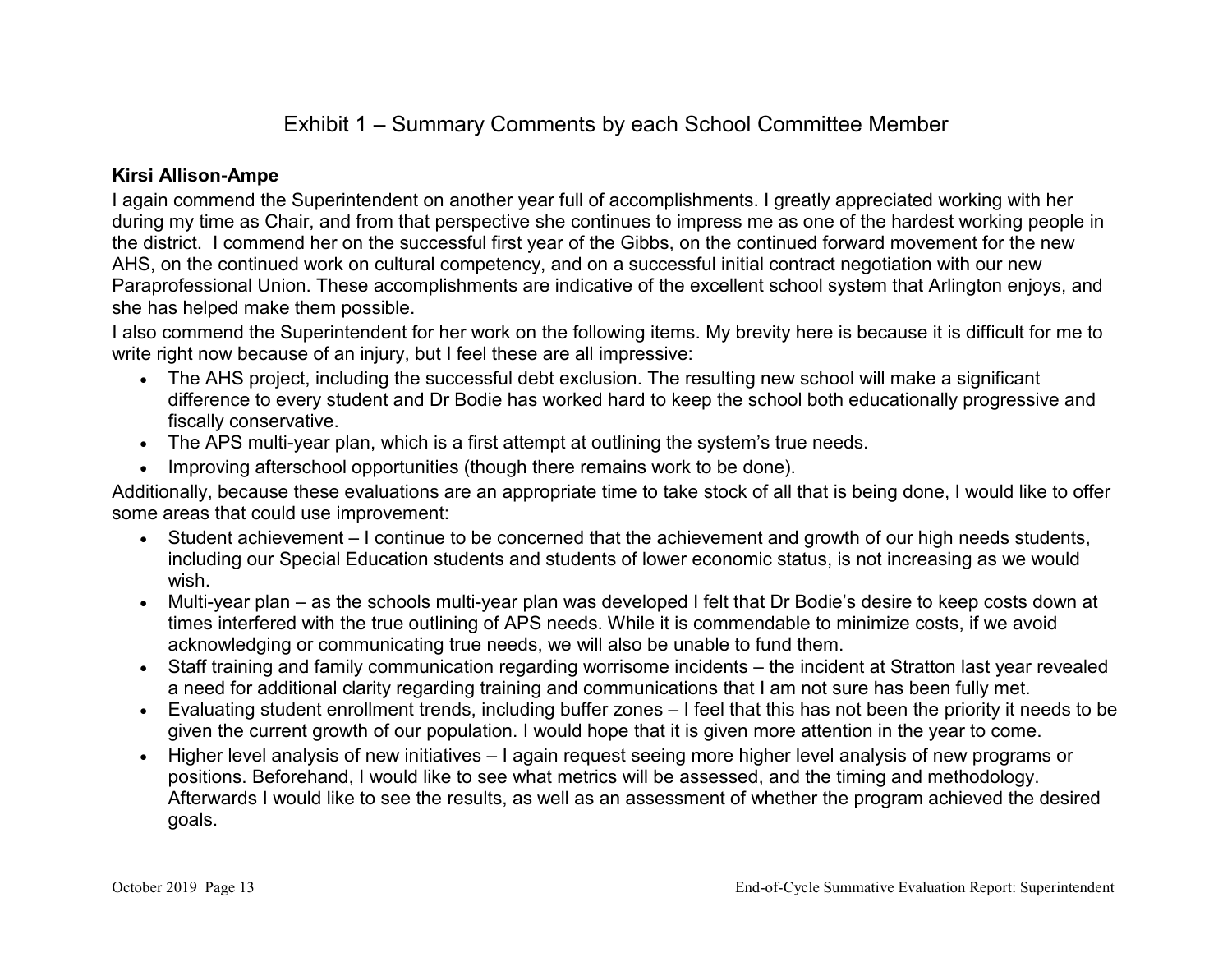Regarding the evaluation itself, if I did not mark an item it was because I did not feel I had adequate information. Also, I marked the Professional Practice goal as "some progress" because an actual log of topics discussed (as outlined in the goal's description) would have been very helpful, allowing me to understand how the Superintendent addresses issues throughout the year. District Improvement receives an "Exceeded" because of the work done on the AHS Building Project and the successful opening of the Gibbs.

Again, I commend the Superintendent on her hard work, and offer these suggestions because I want to see Arlington schools become even better, for all our students.

### **Bill Hayner**

Professional Practice Goal 1 The evidence presented, calendars, shows that the superintendent visited the high school 7 times, Ottoson 8 times, Gibbs 10 times, Dallin, Hardy, Stratton 4 times, Bishop, Brackett, Peirce, Thompson 3 times. This inconsistency of visits could be explained if a log had been maintained but the evaluator is left to speculate because no log was presented.

By the superintendent's own admission, she still lacks the evidence asked for regarding notes of visits. This is an issue that has been long standing. There was a great deal of discussion regarding how to do this and the need to maintain confidentiality. The discussion ended with the superintendent agreeing that she could do this by speaking in broad terms. If these visits were on going throughout the year and the superintendent realized that there was a problem she should have come to the committee. It gives one the impression that there never was any intent to do what was agree to.

# **Len Kardon**

During the past year, the Superintendent has continued to lead the District to another year of overall high performance. Much was accomplished. In particular, the AHS building project advanced to the design stage and the debt exclusion was passed overwhelmingly by the voters. A five year budget plan was developed and helped inform a four year financial plan for the town which included significant additional resources for the school department and the override to fund the plan was also approved. The first year of the Gibbs School went smoothly overall and the new CFO and OMS and Hardy principals were incorporated into the management team. I also applaud the Superintendent for all the work she put in negotiating the first contract with our paraprofessional, bringing them the professional status they deserve. There remains room for additional improvement. The district administration still seems to lack focus on strategic goals and suffers from issues with the clarity and timeliness of communications with parents and the internal school community. Little attention seems to have been paid to implementing the recommendations of the the LABBB special education report. The District has made little or no progress in closing the achievement gap as measured by test scores.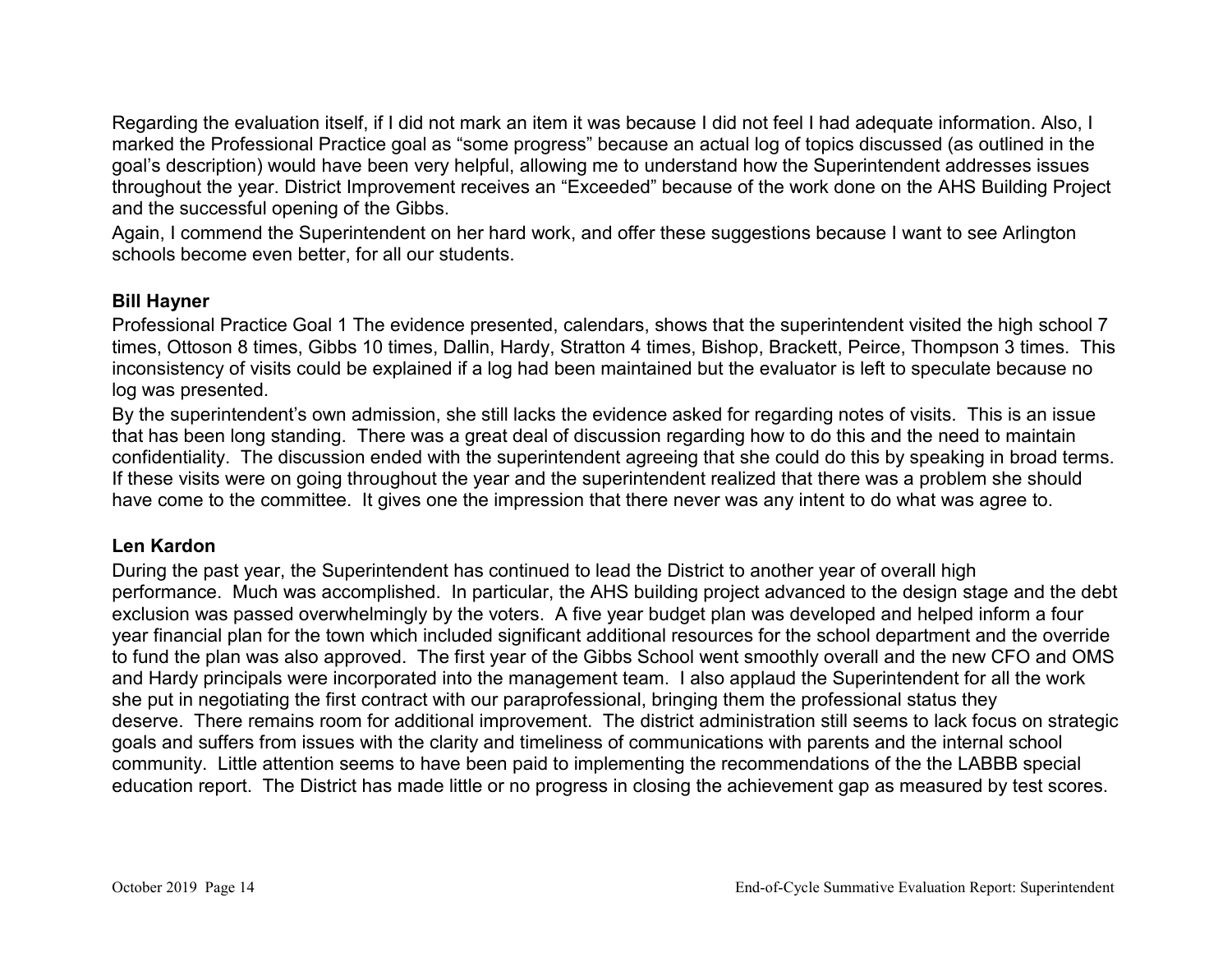I have provided specific comments on the three District Goals below. Overall, the Superintendent made significant progress on or fully met these goals. The Superintendent is proficient on three of the four performance standards, although Family and Community Engagement overall needs improvement and further improvement is needed on some of the indicators in the other areas. The Superintendent needs improve the use of management information systems, improve special education programs and service delivery, implement additional long range planning and focus on implementing multi-year objectives.

With regard to the specific goals:

Professional Practice Goal – As noted by Superintendent Bodie, she did not keep a log of the school visit and meeting goal at the level intended. While I appreciate the Superintendent meeting with the principals as required by this goal, it is difficult to determine how productive those meetings were without more than general information about what was discussed. Such a log is also helpful to the Superintendent to ensure that she is covering the full range of issues and strategic priorities across her three meetings per school. For example, if the first meeting focuses on integrating new staff and specific student issues, the Superintendent might have sought to focus one of the other meetings on how the principal is delivering on her strategic priorities.

Student Learning Goal – I am pleased with the progress made on social and emotional learning and culturally responsive teaching but believe there could be better communication and internal and external marketing about the great things happening.

District Improvement Goal – I am pleased with the roll out of the APS databank and hope to hear more about teachers are beginning to use it.

# **Jane Morgan**

The 2018-19 school year was a very busy one for Arlington Public Schools. The Superintendent's engagement in the process around securing funding (and planning) for the new high school was exemplary and it is too bad that couldn't have been better reflected in this evaluation. Her commitment, dedication, patience and stewardship directly contributed to strong community support concurrently for a district-changing high school building and a more moderately impactful operating override to support student learning.

For the Superintendent's performance goals there was significant evidence presented for the student learning goal around social and emotional learning which, although very broad, demonstrated proficiency in this area. Unfortunately, for the first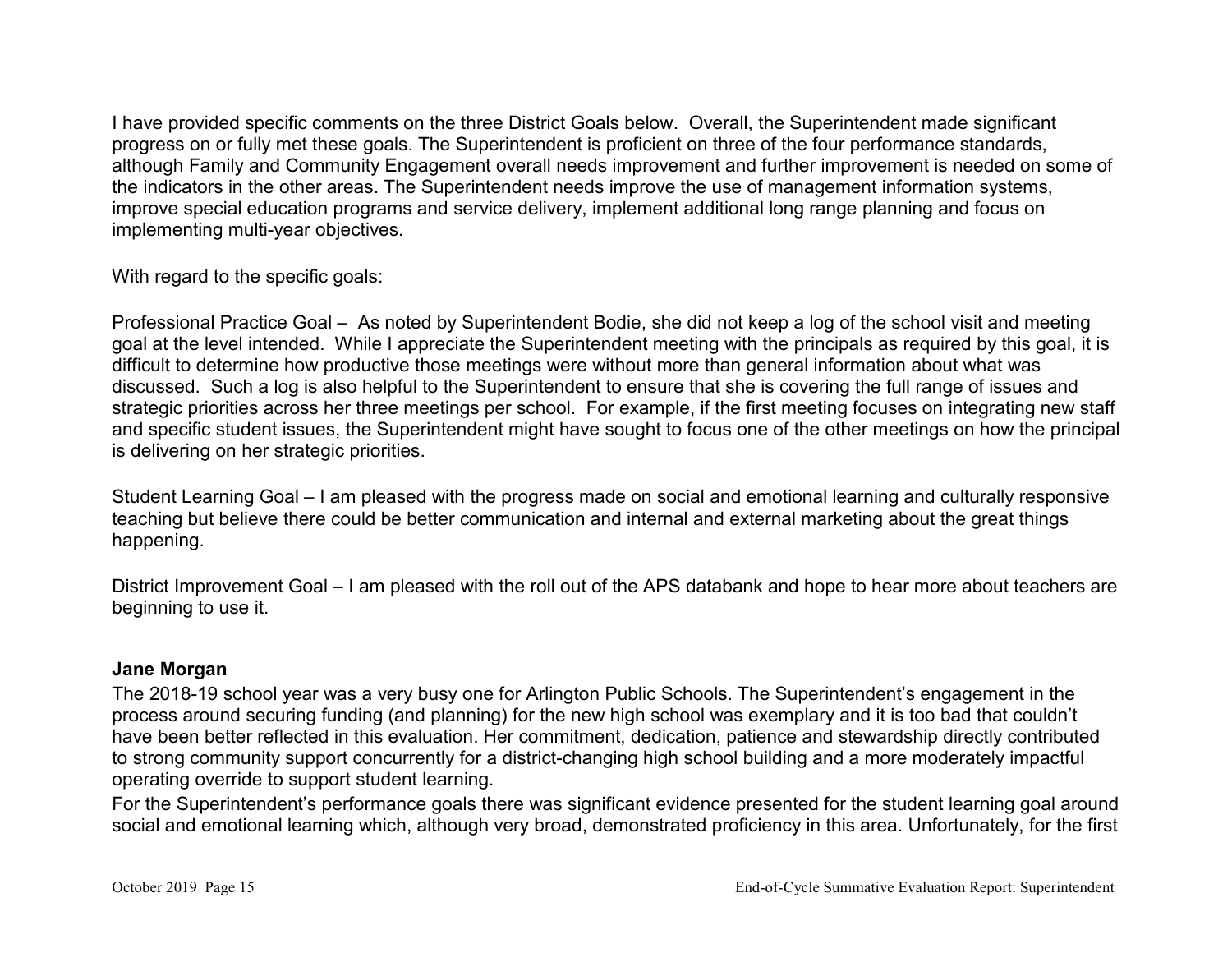professional practice goal (three meetings at each school) the calendar showed visits to five schools on September 5th, 2018 and I find it very hard to believe that meetings with principals, classroom visits and meeting observations (or some combination there of) occurred at all of those schools on the same school day. In addition, no notes on the focus of the visit were provided. This is disappointing evidence for one of two specific performance goals since it seems it would have been relatively easy to pull together.

The evidence provided by curriculum leaders (the majority of the evidence provided to support the standards) is impressive and comprehensive. What is lacking across all departments and across the district in general are any actual measurable outcomes so it makes is hard to evaluate whether or not these departments are impacting student learning other than in a broad "feel good" way. We are consistently provided with the levers that are being pulled but we are rarely given the actual metrics that are being evaluated (and shared). This is a cultural challenge within the school department as a whole and could be mitigated substantially with increased attention from the Superintendent.

#### **Jennifer Susse**

Dr. Bodie continues to be an attentive and competent administrator of the Arlington Public Schools. She excels at creating a professional culture that fosters a shared commitment to high standards of teaching and learning. The Superintendent's *servant leadership* style works well at APS, given our many devoted and visionary employees--many of whom have been hired under her tenure. I commend the administration for rolling out a thoughtful onboarding and mentoring process for new teachers, as reflected in the new Teacher's Handbook. While this was a multi-year initiative, it is great to see it all coming together.

I commend Dr. Bodie for prioritizing frequent contact with staff and administrators, as reflected in the log of site visits and individual meetings. A lot can be learned from being 'in the room' and talking face to face with those on the ground. Such outreach gives Dr. Bodie a good understanding of the issues and concerns of our district

I commend the Superintendent for continuing to focus attention on the social and emotional needs of our students. This is a really hard problem, but it is a critical one. Students with social and emotional stressors are not in a position to fully learn and grow. I am excited that we have Safe and Supportive School Teams at each school to identify issues/solutions (thank you AEF!), and that we continue to roll out Responsive Classroom training. I remain worried that having so many different SEL(Social and Emotional Learning) approaches in the district (responsive classroom, open circle, etc.) makes it difficult to have a shared language around these issues. I also wonder whether schools that claim to be implementing multiple approaches are really implementing each approach fully. As a final note, the district would benefit by being clearer about the language we are using and the distinctions between e.g., cultural competency, social and emotional learning, and mental health first aid.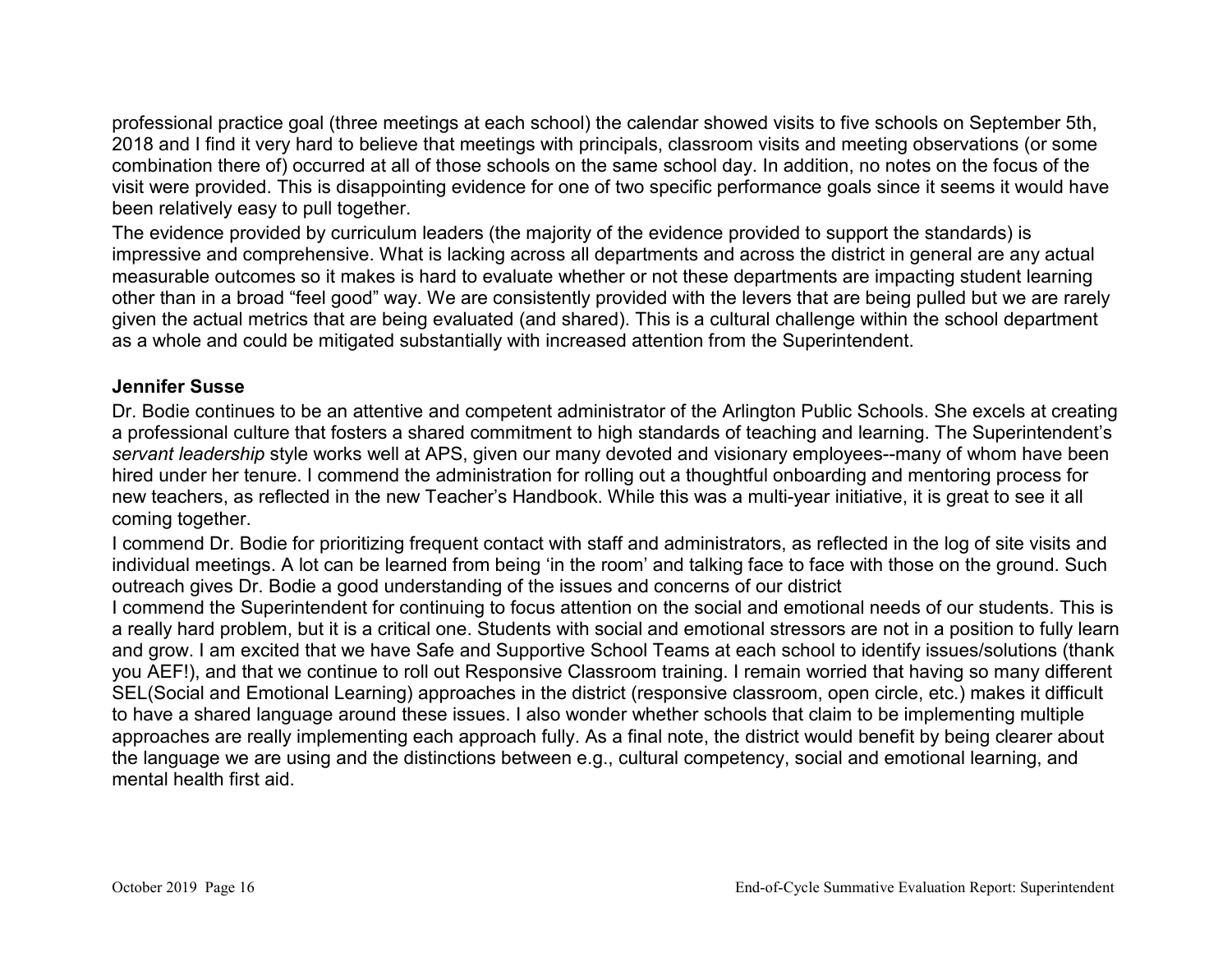I commend the administration for beginning the process of analyzing and mitigating cultural deficits in the district by looking closely at curriculum materials and practices. I am especially excited by the work that is happening in the history curriculum. The administration should continue to work out a sustainable model for integrating the school-based DIGs (Diversity Inclusion Groups) into these efforts in a way that feels positive and productive for all around.

This year's community outreach and engagement centered almost exclusively on the High School, which is unfortunate because there is a lot of great things going on in the district. The newsletter is effective at showcasing exemplary accomplishments and individual initiatives, but is less effective at communicating larger or multi-year initiatives. Ideally, the district goals would offer this vision. Unfortunate, many of the district goals reflect things that we need to do (e.g., accord with state standards) rather than things that we want to do (e.g., ensure that all  $3<sup>nd</sup>$  grade students are reading at, or exceeding, grade level). We need to continue the work that was started with the five-year financial plan to look closely at where we want to end up in the next three to five years, and how we want to get there.

Finally, I want to express a frustration about how the initiative to move to an 8:30 start time was communicated to teachers and administrators. The Superintended made it clear to the School Committee over four years ago that this was a direction she wanted to go in. We had two surveys asking parents and teachers for their thoughts, and we solicited parent and community feedback via a public forum and email. Yet the administrators who came to the School Committee meeting seemed surprised that the initiative was underway. That teachers and administrators would have concerns that weren't previously articulated once the decision became real is entirely predictable. Two years ago, I repeatedly asked about the status of the Superintendent's committee to study this issue and was told that no teacher wanted to participate, but that teachers were generally onboard (as evidenced by the survey results). We should not have let this critical outreach slide. Robust outreach at the front end takes a tremendous amount of time, but ultimately it saves time later on, as well as stress and anxiety. This is a lesson we've had to learn many times.

#### **Paul Schlichtman**

Once again, I am pleased to commend Dr. Kathleen Bodie, a very successful veteran superintendent. The children of Arlington are fortunate to have her leading their schools, and we made two key gains over the past year. The success we had over the past year, with a successful debt exclusion for the high school and a successful operating override, is a testimony to the hard work and partnership with the school committee. Community confidence in our leadership is high, as we presented a credible plan, solid support documentation, and a convincing argument for gaining community support for our schools.

In my opinion, the most consequential work of the superintendent (at this time) is the planning for the new high school. This is an immense task, and I continue to encourage the superintendent to focus on a project that will define education in Arlington for several decades

.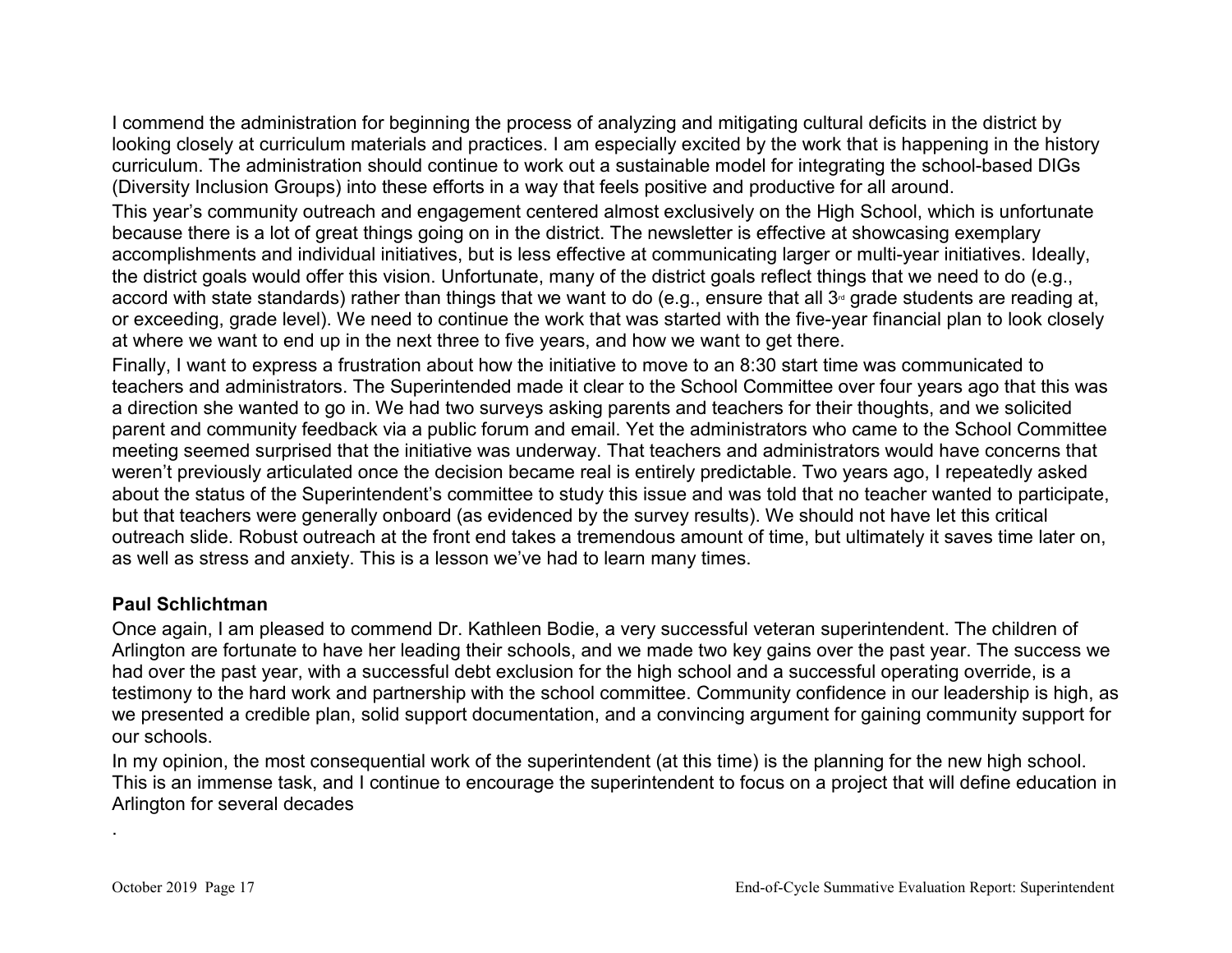### **Jeff Thielman**

Having worked closely with Dr. Bodie on many issues during her long and successful tenure as our superintendent, I have witnessed her work ethic, broad and deep expertise in teaching and learning, and her deep commitment to the district. In the past three years, we have served together as Chair and Vice Chair of AHS building committee, and I have continued to see her attention to detail, her ability to descend into the particulars of a complex project, and her commitment to ensuring we build the best school possible for our town. She has played a role in every aspect of the high school project, including cost and design decisions, communication strategy, construction manager selection, and much more. Kathy has attended every public meeting regarding this project, met with nearly every committee in town to explain our work and progress, interfaced with the MSBA, and actively lobbied to ensure that the committee is listening to the public. For her tireless efforts on the AHS project on the building committee alone, she deserves an exemplary rating. I'm particularly grateful that she has agreed to remain as our superintendent until June of 2021, when the phase one of the project should be well underway.

In addition to the high school building project, which gained the support of 76% of voters in the spring 2019 referendum, Dr. Bodie spent 2018-19 overseeing the completion of the Hardy addition and cafeteria, overseeing the first year of the new Gibbs 6<sup>th</sup> grade school, developing both the FY19 budget and five-year budget, hiring and mentoring a new Chief Financial Officer, negotiating the district's first contract with paraprofessionals, and mentoring the Ottoson Middle School and Hardy School principals during their first year in the Arlington Public Schools. Both hires, along with the new CFO, are very strong and are a testament to Dr. Bodie's ability to attract talent to APS.

Regarding the performance goals, the evidence shows that Dr. Bodie has met each of these goals:

1. Professional Practice Goal: Dr. Bodie's professional practice goal in FY19 was to visit each school in the district at least three times during the year, including principal and classroom visits. Dr. Bodie completed this goal, which allowed her to effectively supervise and support principals and schools. Everything I have seen this year and in past years indicates that Dr. Bodie knows her principals well and is able to coach and manage them effectively. My observation of her interactions with many of the principals is that she is very familiar with what is happening in their buildings, understands each principal's strengths and areas of growth, and is well-aware of where and how each school needs to make improvements.

2. Student Learning Goal: Dr. Bodie's student learning goal in FY19 was to establish a district diversity team that focused on cultural competency, establish Safe and Supportive School teams, identify and embed social emotional learning resources into the curriculum, and provide cultural competency and SEL professional development opportunities for faculty and staff. Dr. Bodie presented evidence that this goal was met. She established the diversity and Safe and Supportive school teams, identified SEL resources and hired a Yale University professor to conduct a curriculum audit in FY20, and provided SEL and cultural competency training in FY19. The superintendent presented ample evidence of the achievement of this goal to the School Committee.